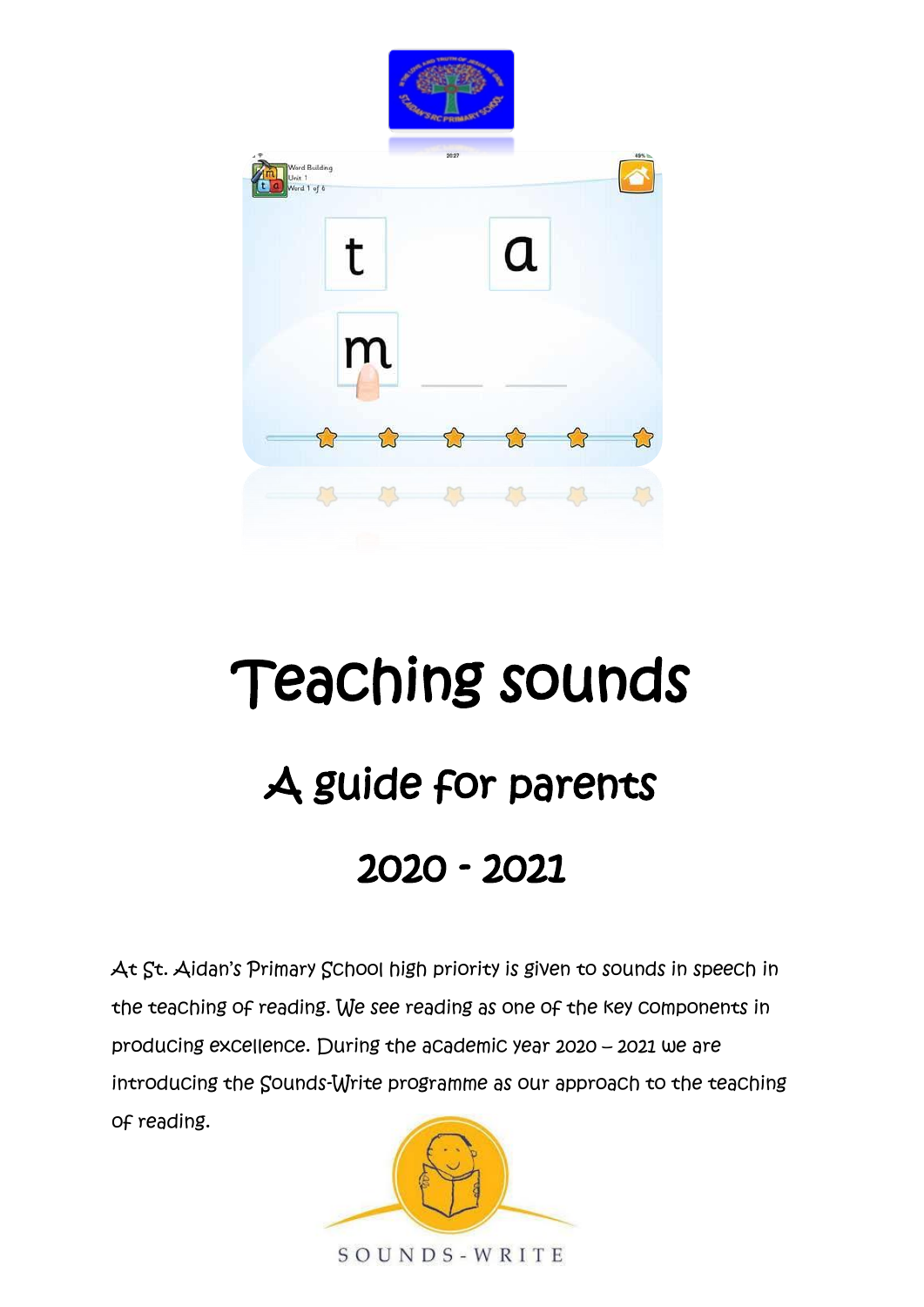## Reception Class



Children will be following the Sounds-Write programme and sounds will be taught in the following order:

 $[$  Jnit 1: a, i, m, s, t Unit 2: n, o, p Unit 3: b, c, g, h  $I$ Jnit 4: d, f,  $V, e$ Unit 5: k, l, r, u Unit 6: j, w, z Unit 7: x, y, ff, ll, ss

Every two weeks or so, we will begin a new unit and build the new sounds into what we have already introduced. We will always be talking about sounds not letters, and you can help most effectively by not using letter names, only sounds.

### What are we trying to teach?

We want the children to learn that letters are spellings for sounds, so that when they see the spellings

 $(m > q > t >$ , they say and hear /m / /a / /t /, 'mat'.

To begin with, we shall be working only with 2- and 3-sound words. Your child needs to say the sounds and listen to hear what the word is. For this reason, sounds need to be said very precisely. For example, when we see the spelling <m>>
sey /m / and not 'muh'. Of course, some sounds are more difficult to say without adding a bit of an 'uh', but, with practice, it can be done. When your child has said all the sounds in a word and then read the word, ask them to write the word on a piece of paper or a small white board.

Playing games with the sounds in words can be good fun and will help your child to understand that everyday words are made up of sounds and that we can pull these sounds in words apart: 'Cat' Can be separated into  $/C$  /  $a$  /  $t$  /; and we Can put these sounds back together again to form recognisable words: thus, IC I Ia I It Igives us 'Cat'. Names often make useful example to begin with: 'Jack' would be /j / /a / /k / and 'Emily' would be /e / /m /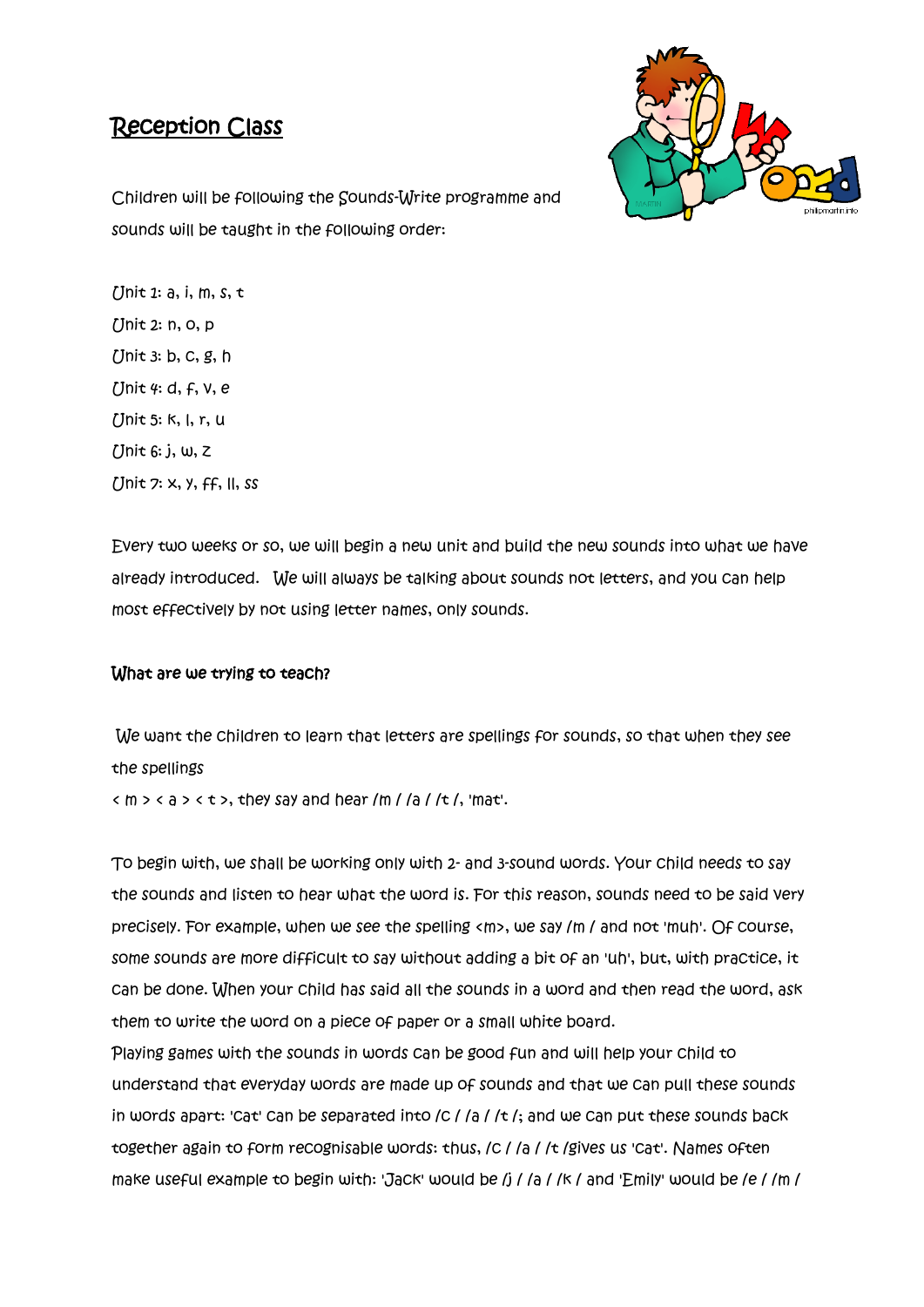/i / /l / /ee /. If you are not sure, just read the word, close your eyes and say the sounds in the word to yourself.

Children taught using Sounds-Write will be able to write almost anything they want to write by using plausible (phonetic) spellings for sounds.

#### Key to alphabetic code knowledge:

 $[$  Jnit 1: a, i, m, s, t  $/$ a  $/$ as in 'Cat',  $/$ i  $/$  as in 'pin',  $/$ m  $/$  as in 'map',  $/$ s  $/$  as in 'sip' and  $/$ t  $/$  as in 'ten'

Unit 2: n, o, p /n / as in 'not', /o / as in 'pop' and /p / as in 'pen'

Unit 3: b, c, g, h /b / as in 'big', /c / as in 'cup', /g / as in 'get' and /h / as in 'hen'

Unit 4: d, f, v, e /d / as in 'dog', /f / as in 'fun', /v / as in 'vet' and /e / as in 'leg'

Unit 5: k, l, r, u /k / as in 'kit', /l / as in 'leg', /r / as in 'run' and /u / as in 'bun'

Unit 6: j, w, z  $\pi$  /j / as in 'jug', /w / as in 'wig' and  $\pi$  / as in 'zip'

Unit 7: x, y, ff, ll, ss

The letter  $X$  represents two sounds /k /s/ or /g /z/ (depending on the word and/or the speaker's accent), so /k /s/ as in 'fox'; /y / as in 'yes'. The double consonants <ff>, <ll> and <ss>, represent the sounds /f /, as in 'sniff', /l / as in 'fill', and /s / as in 'miss'.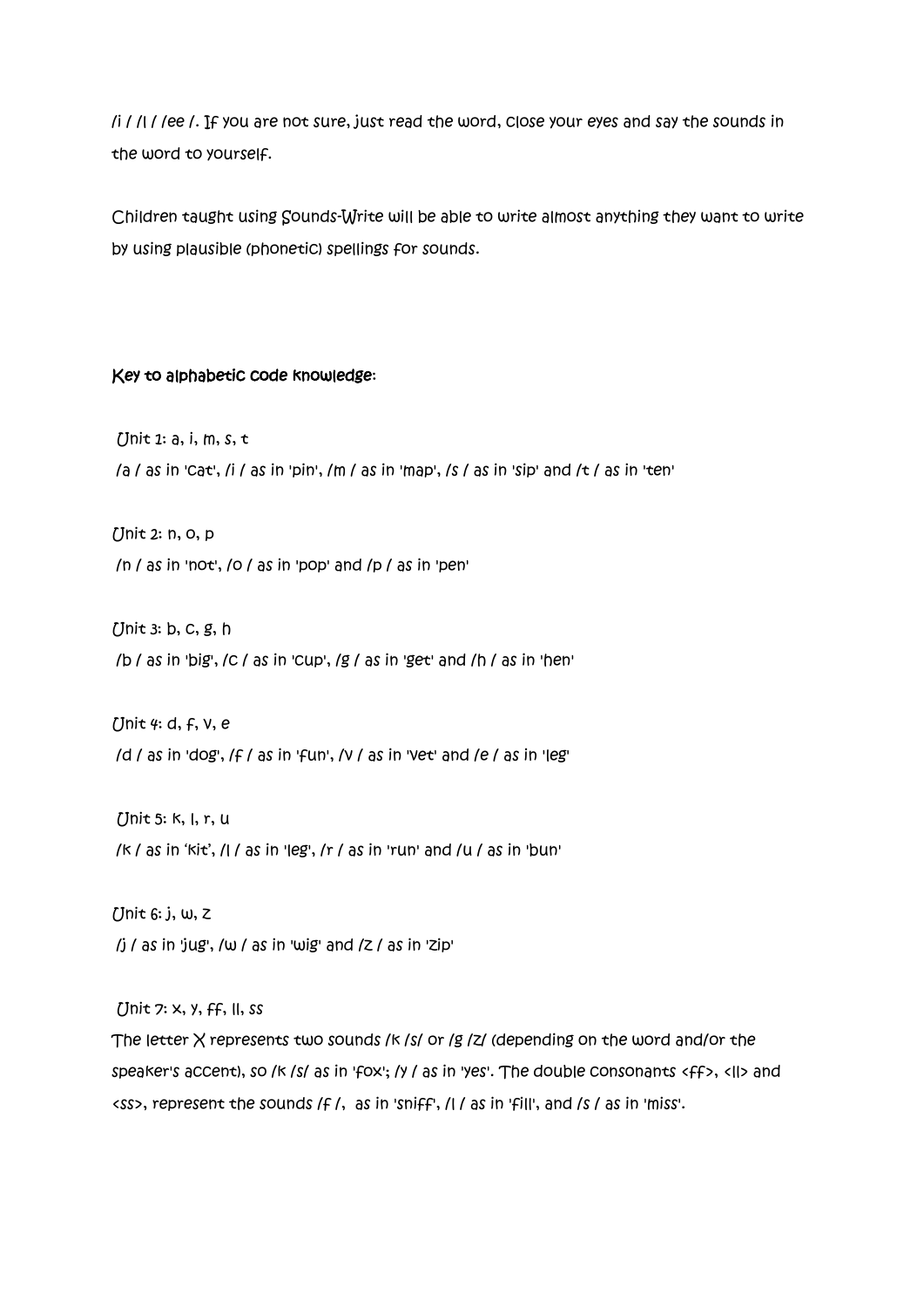### Reading with your child

When you are reading a reading book with your child, do all the things you would normally do, such as talking about the story, discussing the characters, predicting what is going to happen next, and so on. But, whenever you come to a two- or three-sound word which has in it the sounds your child has already come across, ask them to have a go by saying the sounds and listening for the word.

If you do this, you will find that your child will quickly move on to more complex words, such as words with four and five sounds, such as 'lamp' and 'crisp'.

After your child has tackled three-sound words, they will be moving on to words with four and five sounds and, again, you can best support your child by giving them as much practice as you can.

## Key Stage 1

Children will continue to work on the Sounds-Write programme. From Y1 onwards, all the remaining common vowel and consonant sound to spelling correspondences are taught until all the common spellings for the forty-four sounds in English have been covered. In parallel with this, pupils are taught how to read and spell polysyllabic words, progressing from twosyllable to five- and six-syllable words. This ability to express oneself in writing gives children enormous confidence, which naturally feeds back into the other kinds of learning taking place within the school curriculum.

## Key Stage 2

From 2020 / 2021 onwards children will be introduced to the Sound-Write way of teaching polysyllabic words. Spelling rules will be taught in class and children will be given a list to practise. Alongside this, they will also be given words from the statutory word lists for Year  $3 - 4$  or Year  $5 - 6$ .

Reinforcement of general reading skills will be taught during shared reading sessions and within literacy lessons.